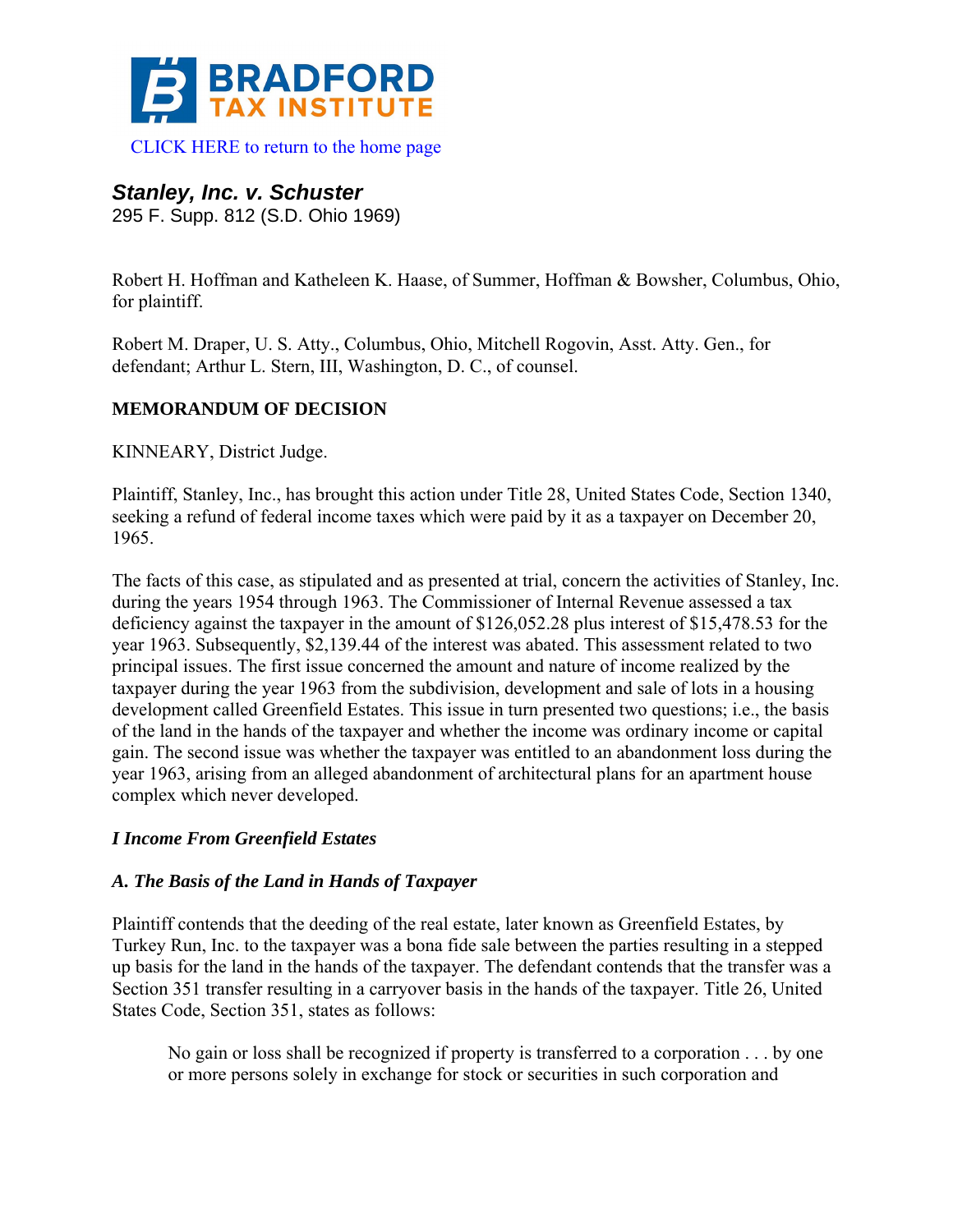immediately after the exchange such person or persons are in control (as defined in Section 368(c)) of the corporation.

The relevant portion of Title 26, United States Code, Section 368(c) states:

. . . the term "control" means the ownership of stock possessing at least 80 per cent of the total combined voting power of all classes of stock entitled to vote and at least 80 per cent of the total number of shares of all other classes of stock of the corporation.

In order for this transfer to fall within the provisions of Section 351, the transferor must be found, (a) to have transferred the real estate to Stanley, Inc. solely in exchange for stock or securities of Stanley, Inc., and, (b) to be in control of Stanley, Inc. immediately after that exchange.

The parties do not dispute the form of the transaction by which Turkey Run, Inc. transferred the land to Stanley, Inc. There was a purchase and sales agreement entered into by the parties calling for payment as follows:

| <b>Amount</b> | <b>Due Date</b>   |
|---------------|-------------------|
| \$60,000.00   | November 10, 1963 |
| 60,000.00     | November 10, 1964 |
| 60,000.00     | November 10, 1965 |
| 67,000.00     | November 10, 1966 |

Turkey Run, Inc. executed a warranty deed to Stanley, Inc., and a promissory note in the amount of \$247,000.00 was executed in return. **<sup>1</sup>** The promissory note was secured by a mortgage deed which stipulated that the land was to be released from the mortgage only at the rate of one (1) acre per \$6,000.00 paid on the note. Stanley, Inc. had been organized in 1954, but no stock was issued until 1958, and at the time of this transaction; i.e., 1962, Stanley, Inc. had assets totaling \$99.84.

Though the form of the subject transaction was that of a sale, it is clear that substance, not form, controls in determining the effect of the transaction for federal income tax purposes. Gregory v. Helvering, 293 U.S. 465, 79 L. Ed. 596, 55 S. Ct. 266 (1935); In re Kolkey, 27 T.C. 37 (1956), aff'd *sub. nom.* Kolkey v. Commissioner of Internal Revenue, 254 F.2d 51 (7th Cir. 1958). In *Kolkey*, the Tax Court established certain criteria for determining whether a transaction results in a "sale" or an "equity contribution."

Was the capital and credit structure of the new corporation realistic? What was the business purpose, if any, of organizing the new corporation? Were the noteholders the actual promoters and entrepreneurs of the new adventure? Did the noteholders bear the principle risks of loss attendant upon the adventure? Were the payments of "principal and interest" on the notes subordinated to dividends and to the claims of creditors? Did the noteholders have substantial control over the business operations; and, if so, was such control reserved to them, as an integral part of the plan under which the notes were issued? Was the "price" of the properties, for which the notes were issued, disproportionate to the fair market value of such properties? Did the noteholders, when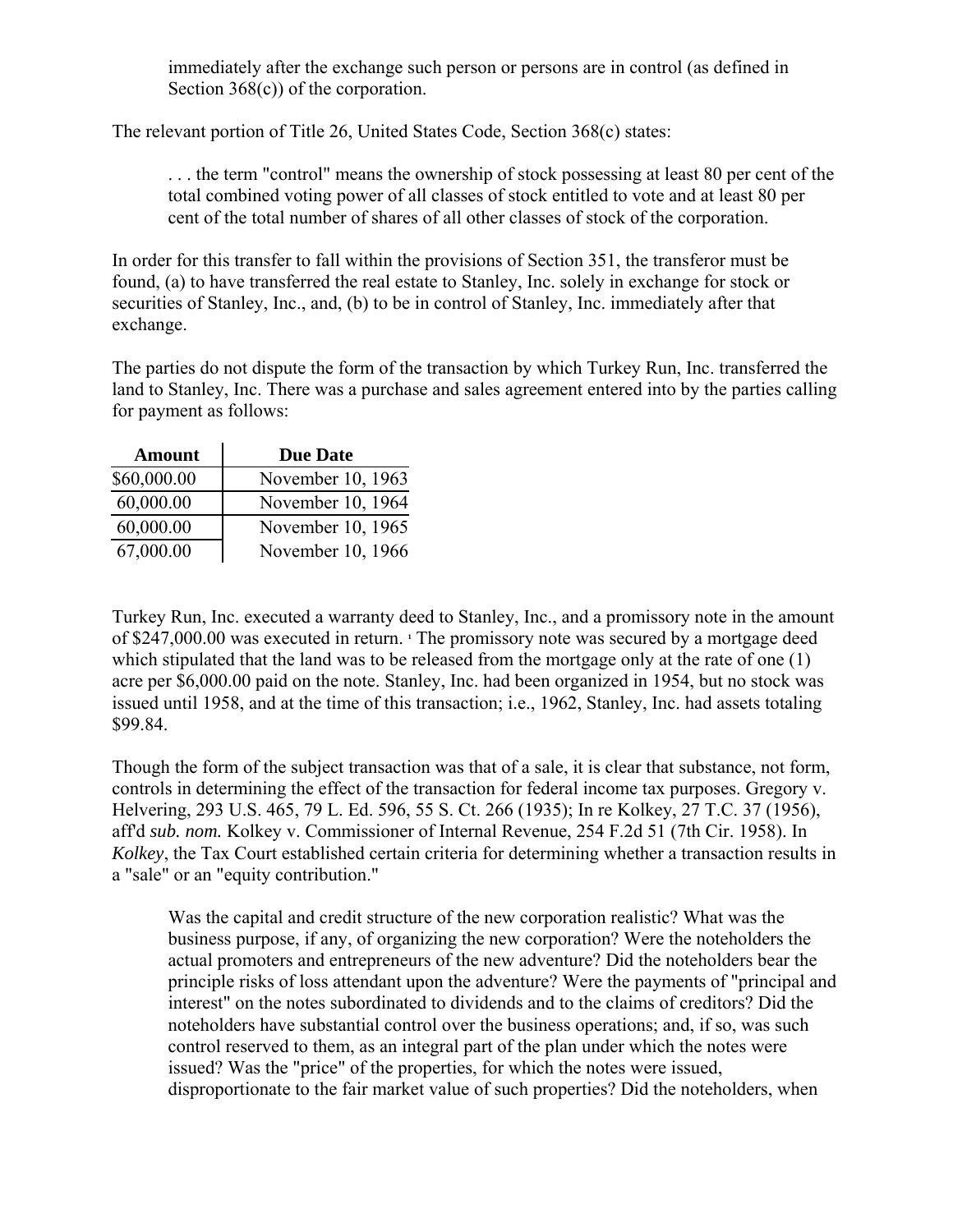default of the notes occurred, attempt to enforce the obligations? Burr Oaks Corporation v. C.I.R., 365 F.2d 24, 27 (7th Cir. 1966) quoting *Kolkey*, supra.

Plaintiff contends that the facts of this case when tested under the above criteria demonstrate that the transaction between Turkey Run, Inc. and Stanley, Inc. was a "sale" and not a transfer in exchange for stock or securities. Reduced to the simplest of terms, the question becomes one of whether the subject transaction created a debtor-creditor relationship or a stockholder relationship between the transferee and transferor.

As stated above, the transaction took the form of a sale. The purchase and sale agreement set forth a payment schedule, demanded a promissory note, with acceleration clause and warrant of attorney, and demanded a mortgage, which would include an assignment of rents and profits. These requirements were satisfied by the documents which were used to formalize the transaction.

The evidence, however, supports the government's contention that this transaction was not a bona fide sale creating a debtor-creditor relationship. In Burr Oaks Corp. v. Commissioner of Internal Revenue, 365 F.2d 24 (7th Cir. 1966), the Court of Appeals affirmed the holding of the Tax Court that the transaction therein involved was a Section 351 transfer. In that case, three individuals transferred land to the taxpayer corporation in return for two year six per cent promissory notes in the amount of \$110,000.00. The form of the transaction was that of a sale, and at various times purported payments were made on the notes. There were several factors which led to the holding that the transaction was, in substance, an equity transaction. First, the corporation was organized with a paid-in capital of only \$4,500.00, but shortly thereafter reflected a liability of \$360,000.00 -- representing the value of the purported debt. Next, the land was the corporation's only asset. Third, the corporation had to borrow money to meet certain development costs. Lastly, the payment of the notes was dependent upon the success of the business. 365 F.2d at 25-27.

This case presents a strikingly similar fact pattern. Stanley, Inc. was organized with a paid-in capital of \$4,500.00, and at the time of the transfer had only \$99.84. Immediately following the transfer in question, Stanley, Inc. showed a liability of \$247,000.00 -- representing the value of the note given to Turkey Run, Inc. The land was the corporation's only visible asset and the payment of the alleged debt was subject to the success of the business. Stanley, Inc. had to borrow, as did Burr Oaks Corporation, to meet certain development costs. It thus appears that the entire risk of the venture was Turkey Run's. Though plaintiff contends that Turkey Run was protected by its mortgage, the evidence showed that by 1963 this protection has dissipated due to the release of individual parcels to buyers. By the end of 1963, when all but ten of the individual lots were sold, virtually all of the forty-one acres had been released from the mortgage, though \$187,000.00 was still outstanding on the note. Further proof that Turkey Run, Inc. bore the entire risk is evidenced by the fact that Turkey Run, Inc. subordinated its interests to that of another creditor, Concrete Construction Company.

In Portland Oil Co. v. Commissioner of Internal Revenue, 109 F.2d 479 (1st Cir. 1940), it was said that a Section 351 transfer:

lacks a distinguishing characteristic of a sale, in that, instead of the transaction having the effect of terminating . . . the beneficial interests of the transferor in the transferred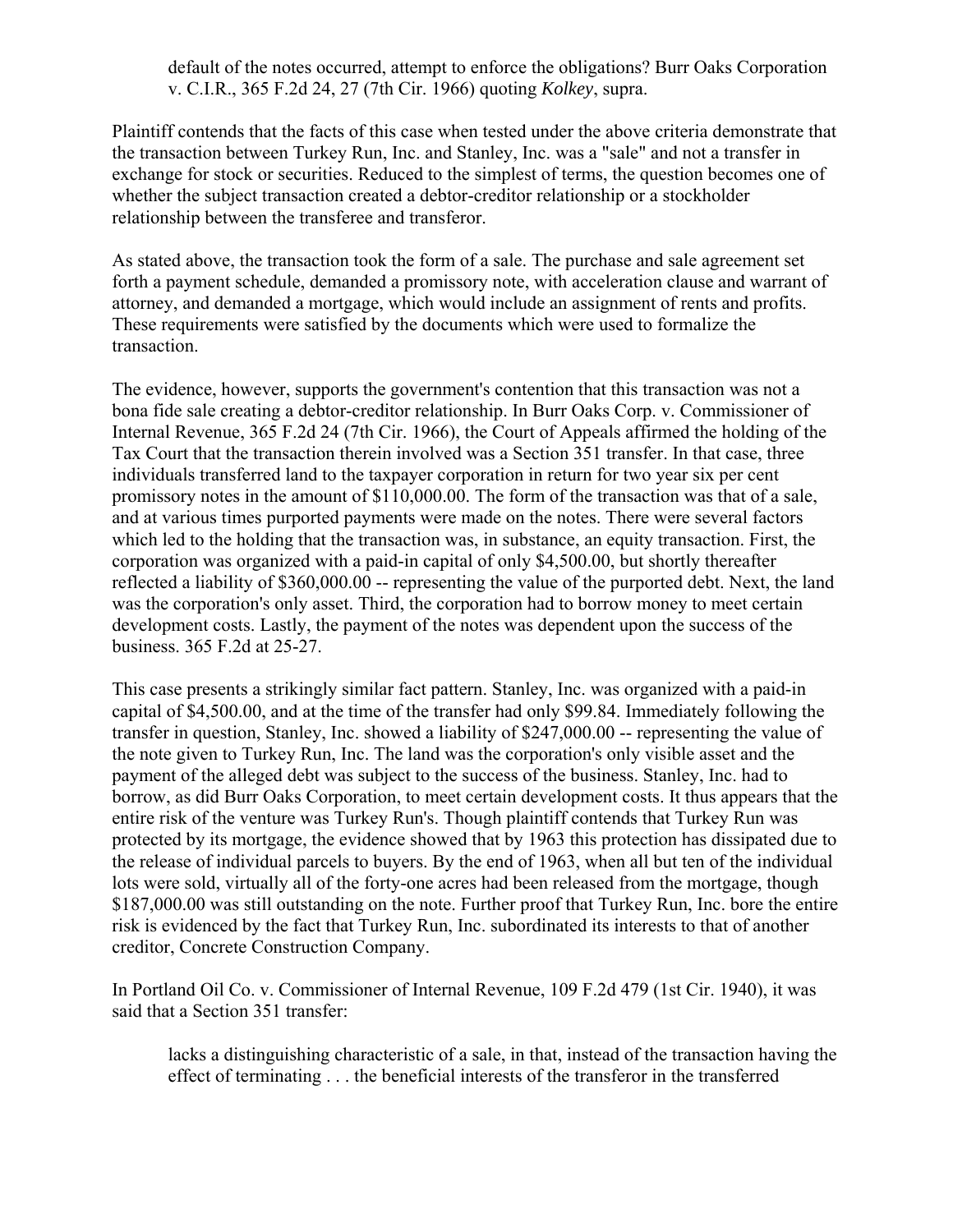property, . . . the transferors continue to be beneficially interested in the transferred property. . . .

No clearer example of a continuing beneficial interest could be found than that demonstrated by the facts of this case.

Under the tests laid down in Burr Oaks Corp., *supra*; Kolkey, *supra*; Nassau Lens Co., Inc. v. Commissioner of Internal Revenue, 308 F.2d 39 (2d Cir. 1962); Camp Wolters Enterprises v. Commissioner of Internal Revenue, 230 F.2d 555 (5th Cir. 1956), and Gooding Amusement Co. v. Commissioner of Internal Revenue, 236 F.2d 159 (6th Cir. 1956), and upon consideration of the facts discussed above, the Court finds that the transfer of land from Turkey Run, Inc. to Stanley, Inc. on November 13, 1962, was in the nature of an equity contribution and will be so treated for federal income tax purposes.

The next determination must be whether after the exchange the transferor was in control of Stanley, Inc. within the purview of Section 368(c). It is defendant's contention that Turkey Run, Inc. and Dr. Robert E. S. Young should be considered together as transferors and that immediately after the exchange they, together, were in control of Stanley, Inc. Stated otherwise, defendant contends that Dr. Young's purchase of all the voting shares of Stanley, Inc. and Turkey Run, Inc.'s loan, which completed the equity investment in Stanley, Inc., should be considered as one integrated transaction. Both parties cite and rely on American Bantam Car Co. v. Commissioner, 11 T.C. 397, aff'd 177 F.2d 513 (3d Cir. 1949), wherein the Tax Court listed the following factors as being worthy of consideration in determining whether a series of steps may or should be treated as a single transaction: the intent of the parties, the time lapse, the ultimate result and the mutual interdependence of the steps.

If two or more persons transfer property to a corporation at the same time, or pursuant to a common scheme, the transfers can be considered together for federal income tax purposes. Burr Oaks Corp. v. Commissioner of Internal Revenue, *supra*; Camp Wolters Enterprises v. Commissioner of Internal Revenue, 230 F.2d 555 (5th Cir. 1956). In this case, it is clear that Dr. Young's transfer of cash to Stanley, Inc. in 1958 was a transfer of property within the meaning of Section 351. American Bantam Car Co. v. Commissioner, *supra*. Furthermore, the law is clear that the "stock or securities," of whatever form, received by the several transferors do not have to be identical to satisfy Section 351. Specifically, even though one transferor receives all of the voting stock and the other only equity, the requisite control will be determined to be held by both transferors together -- resulting in a carryover basis in the property -- as long as the transfers can be considered together. Burr Oaks Corp. v. Commissioner of Internal Revenue, *supra*. Therefore, in this case, if Dr. Young and Turkey Run, Inc. are both considered to be transferors they will be found to be in control of Stanley, Inc., for they owned more than eighty per cent of the voting stock of Stanley, Inc.

Turning to the factors as outlined in *American Bantam*, the Court finds that the defendant's contention is supported by the evidence.

*Intent of the Parties*. Plaintiff contends that there is no evidence that the parties intended a mere change in the form of ownership of the subject property; however, based on what is discussed above, the Court decides that what occurred was not a true sale but more closely resembled a mere change in the form of ownership.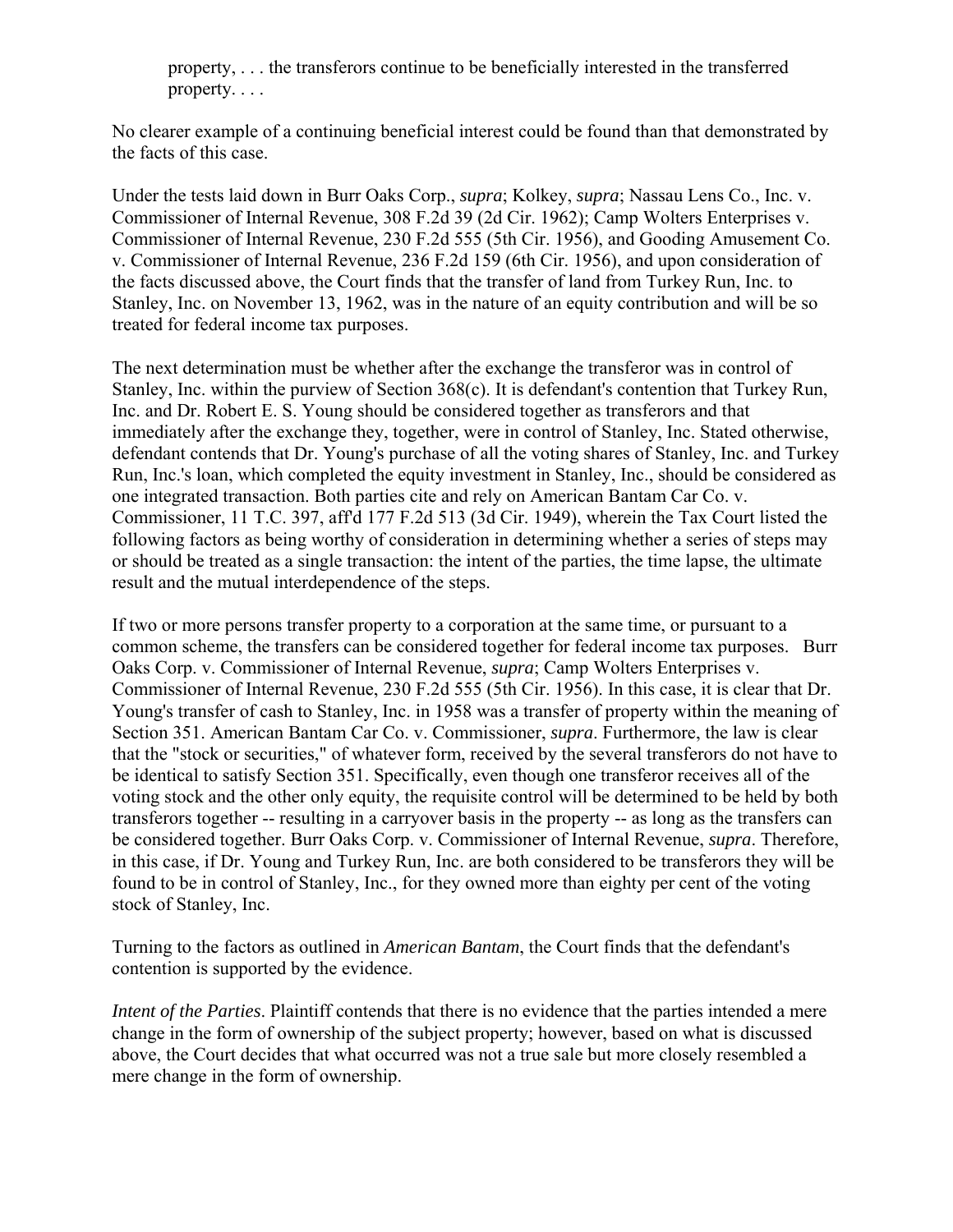*The Ultimate Result*. Plaintiff contends, and rightly so, that the "control test" is not met in every transaction where the transferred property is the source of the purchase money. Plaintiff also contends that the benefits from the utilization of the land did transfer from Turkey Run, Inc. to Stanley, Inc. in that all that Turkey Run, Inc. received was the fair market value of the land. While the fact that the transferred property is the source of the purchase money is not controlling in every case, it has particular significance in light of the determination that this transaction was not a bona fide sale. Whether the parties to this transaction intended to shield the assets of Turkey Run, Inc. from the burdens and pitfalls of development or to allow Turkey Run, Inc. to claim capital gains treatment for the income from the purported sale, the ultimate result is that Turkey Run, Inc. did bear the risks of this development and did benefit, by being paid, from the utilization of the land. The prior financial condition of Stanley, Inc. dictates a finding that it was only through the utilization of the land that Turkey Run, Inc. would or could be paid.

#### *Time Lapse and Interdependence of the Steps***.**

Although the time lapse between the issuance of stock by Stanley, Inc. for cash received from Dr. Young and the issuance of an equity interest in the form of a promissory note to Turkey Run, Inc. was about four years, the defendant contends that these two transactions were so completely interdependent as to constitute a single transfer within the meaning of Sections 351 and 368. It is clear that to fall within these sections it is not necessary that the transfer be singular and that multiple transfers need not occur at the same time. Burr Oaks Corp. v. Commissioner of Internal Revenue, 365 F.2d 24, 28 (7th Cir. 1966), Camp Wolters Enterprises v. Commissioner of Internal Revenue, 230 F.2d 555, 559 (5th Cir. 1956).

In *Camp Wolters, supra*, the Court found that separate transfers of property to the corporation in return for notes were "an integral part of the scheme of its forming and financing." 230 F.2d at 559. Further, this Court determines that the fact that the transactions in *Camp Wolters* took place within a time span of a few days does not sufficiently distinguish it from this case so as to require a contrary result. Although Stanley, Inc. had been incorporated four years before this transfer of land from Turkey Run, Inc., it had not been "fully formed and launched" in a business sense until the subject transaction occurred. *Id.*

The evidence is clear that prior to the subject transfer Stanley, Inc. was not financially capable of doing business and in effect the acquisition of land from Turkey Run, Inc. was the capitalization which gave life to it.

Since these transfers are, therefore, to be considered as one, and since each transferor received either stock or securities, the control test in Section 368(c) has been met. The Court determines, therefore, that the transfer of land from Turkey Run, Inc. to Stanley, Inc. was a Section 351 transfer resulting in a carryover basis for the land in the hands of Stanley, Inc.

#### *B. Ordinary Income or Capital Gain*

The facts relating to the subsequent subdivision, development and sale of the land transferred from Turkey Run, Inc. to Stanley, Inc. as presented by plaintiff during the trial are not disputed by the defendant. The dispute arises as to what issue is presented to the Court for determination.

Plaintiff contends that Stanley, Inc. is not and has not been engaged in the business of real estate development, and that the question presented is whether the activities of an independent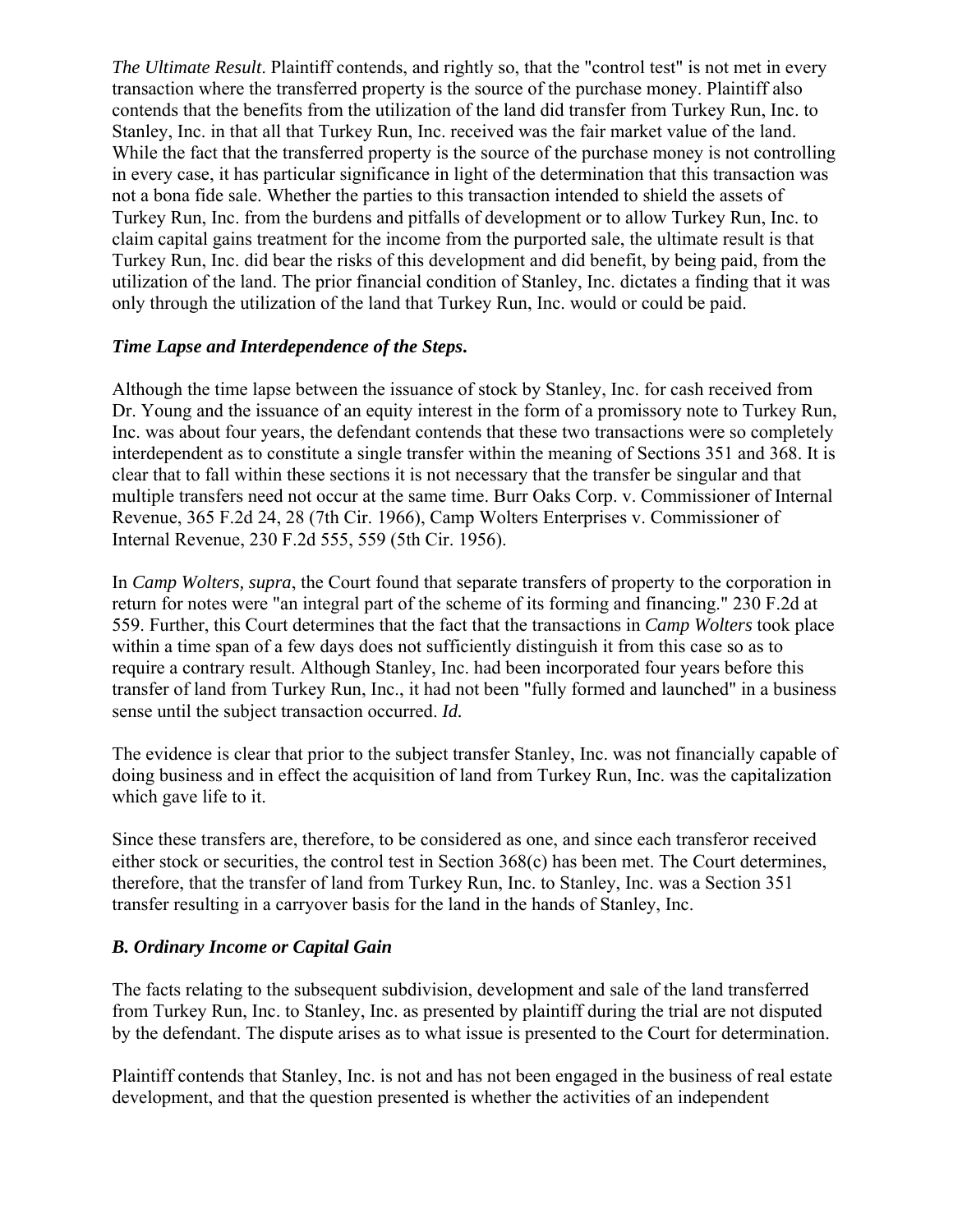contractor-developer can be attributed to the landowner for the purpose of finding that the landowner held the land primarily for sale to customers in the ordinary course of its trade or business. Defendant contends, on the contrary, that the question presented is whether Stanley, Inc. acquired the land and held the land for the sale to customers in the ordinary course of business so as to preclude capital gain treatment.

Section 1221 of the Internal Revenue Code of 1954 states:

For purposes of this subtitle, the term "capital asset" means property held by the taxpayer . . ., but does not include:

(1) stock in trade of the taxpayer or other property of a kind which would properly be included in the inventory of the taxpayer if on hand at the close of the taxable year, or property held by the taxpayer primarily for sale to customers in the ordinary course of his trade or business.

Plaintiff contends, and the evidence supports the fact that, Stanley, Inc. 's activities relating to the actual subdivision, development and sale of Greenfield Estates were minimal. The cases cited and relied upon by plaintiff demonstrate, however, that this is not the sole factor in the determination of whether income from the sale of real estate qualifies for capital gain treatment.

In Voss v. United States, 329 F.2d 164 (7th Cir. 1964) and Smith v. Dunn, 224 F.2d 353 (5th Cir. 1955) the taxpayers had owned or held the real estate for periods of twenty-three and fifty-three years respectively. Gudgel v. Commissioner of Internal Revenue, 273 F.2d 206 (6th Cir. 1959) also indicates that other factors play a part, for in that case the taxpayer, although an active participant in the development and sale of the real estate was accorded capital gain treatment for the income upon the Court's consideration of, (1) the purpose for which the property was acquired, (2) the time period during which the land was held, and, (3) the circumstances leading to the sale.

This Court, therefore, does not interpret Section 1221 to mean that only by engaging in the business of real estate development may one be found to be holding realty for the sale to customers in the ordinary course of business.

The term "capital asset" is construed narrowly in accordance with the purpose of Congress to afford capital gains tax treatment only in situations typically involving the realization of appreciation in value accrued over a substantial period of time, and thus to ameliorate the hardship of taxation of the entire gain in one year. C.I.R. v. Gillette Motor Transport Inc., 364 U.S. 130, 4 L. Ed. 2d 1617, 80 S. Ct. 1497 (1960).

Without passing on the question of whether the actions of DeNune Realty Company and Homewood, Inc. are attributable to Stanley, Inc., the Court finds that Stanley, Inc. held the land in question for sale to customers in the ordinary course of its business. Two factors, supported by the evidence, require this finding. First, Stanley, Inc., prior to the time it acquired this land, was engaged in no other business. Second, within one week of acquiring the land, it contracted with DeNune Realty Company and Homewood, Inc. for the subdivision, development and sale of the land. It is obvious to this Court that Stanley, Inc. acquired this land for the purpose of sale, held it for the purpose of sale, and did, in fact, sell it to customers in the ordinary course of its only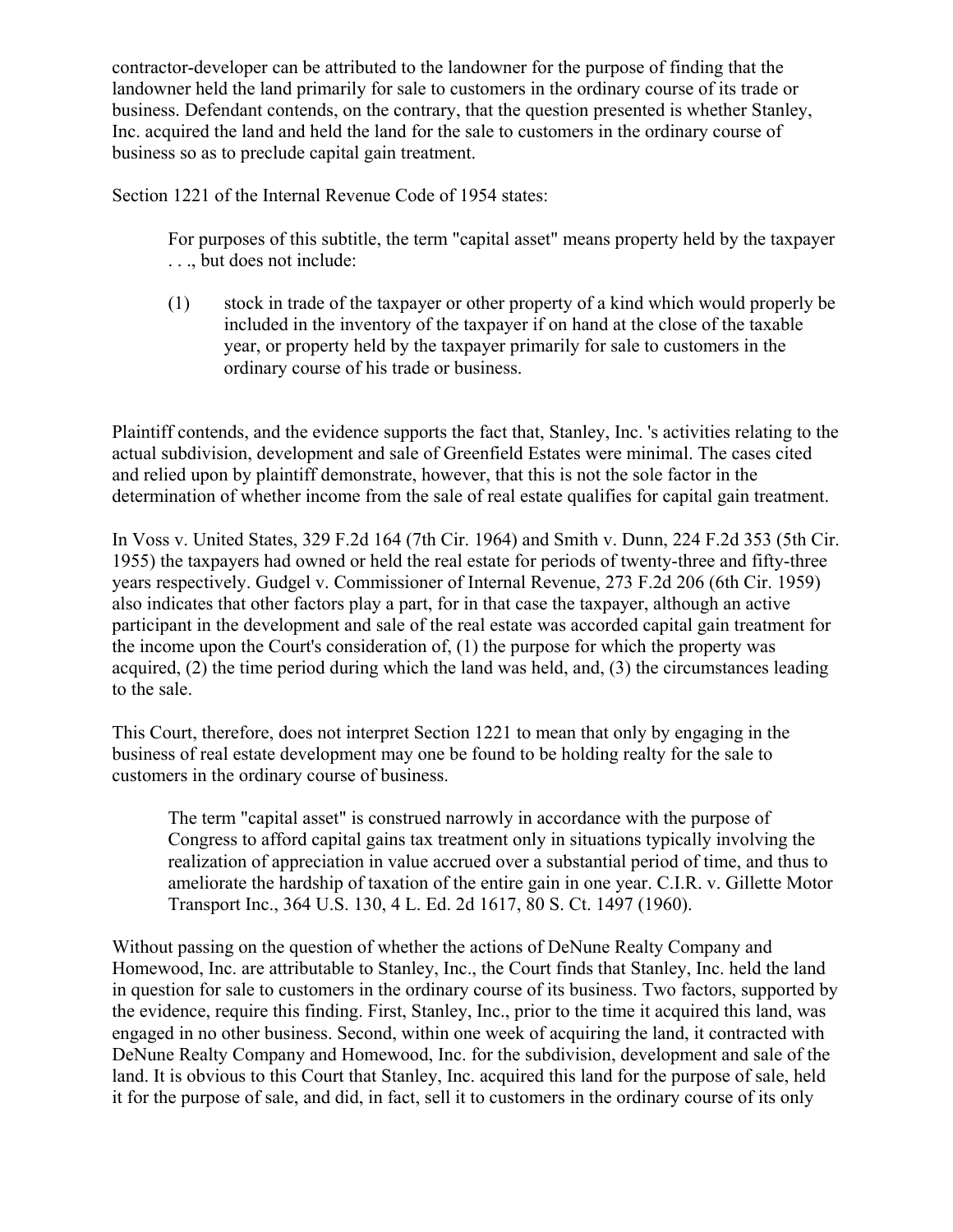business activity, and that such activity does not comport with the Congressional intent in providing the capital gains exception to the normal tax laws. Commissioner of Internal Revenue v. Gillette Motor Transport Inc., *supra*.

### *II Abandonment Loss*

The second issue presented by this case is whether plaintiff is entitled to take a deduction, during the year 1963, for a loss occasioned by the abandonment of certain architectural plans.

The evidence disclosed that sometime prior to August 12, 1958, Turkey Run, Inc. planned to build a multiple dwelling apartment house complex on land owned by it. Pursuant to this plan, plaintiff, in consideration of having the exclusive right to manage the complex, agreed to obtain financing for the project. In its effort to obtain such financing, plaintiff entered into a contract with the architectural firm of Brown, Brubaker & Brandt for the rendering of preliminary and working drawings and for supervision of the actual construction of the project at an estimated cost of \$67,000.00.

At the time this contract was entered into, namely August 12, 1958, the architects had already been paid \$14,750.00 by Certified Mortgage Corporation. In time the remaining \$52,750.00 due to the architects and \$2,198.00 due to two engineering companies was paid by Certified Mortgage. At first, Dr. Robert Young gave his personal note or notes to Certified Mortgage to secure this debt. However, on January 11, 1961, Stanley, Inc. gave its note to Certified Credit Corporation who succeeded to the interests of Certified Mortgage. This note was co-signed by Milher, Inc., a corporation owned by Dr. Young. Milher, Inc. pledged five per cent thrift certificates of Certified Credit in the amount of \$70,000.00 to secure its note, and eventually these were redeemed in satisfaction of the note. Thereupon, Stanley, Inc. issued its note in the amount of \$70,000.00 to Milher, Inc.

In November, 1961, the City Council of Columbus changed the zoning regulations governing the property owned by Turkey Run, Inc. so that the proposed apartment house complex could not be built. Efforts, including the filing of a law suit against the city, were made to have the land rezoned to allow multiple dwelling construction. While the evidence is conflicting, the Court finds that during the last week of December, 1963, the decision was made to dismiss the suit against the city and to cease efforts to change the zoning.

Plaintiff contends that all efforts to change the zoning were abandoned in 1963, and that in that year it is entitled to a loss of \$69,698.75 on its note to Milher, Inc. Defendant, on the other hand, claims that Stanley, Inc. suffered no loss because: (1) it had no "property," the termination of the usefulness of which would give rise to a loss; (2) the plans are depreciable property whereas abandonment relates only to nondepreciable property; (3) there was no abandonment of the plans; (4) that Stanley, Inc. has a right to recover from Turkey Run, Inc. if it ever pays off the note; and, (5) if there were a loss, it occurred in 1961, not 1963.

Section 165 of the Internal Revenue Code of 1954, states:

(a) *General Rule* -- There shall be allowed as a deduction any loss sustained during the taxable year and not compensated for by insurance or otherwise.